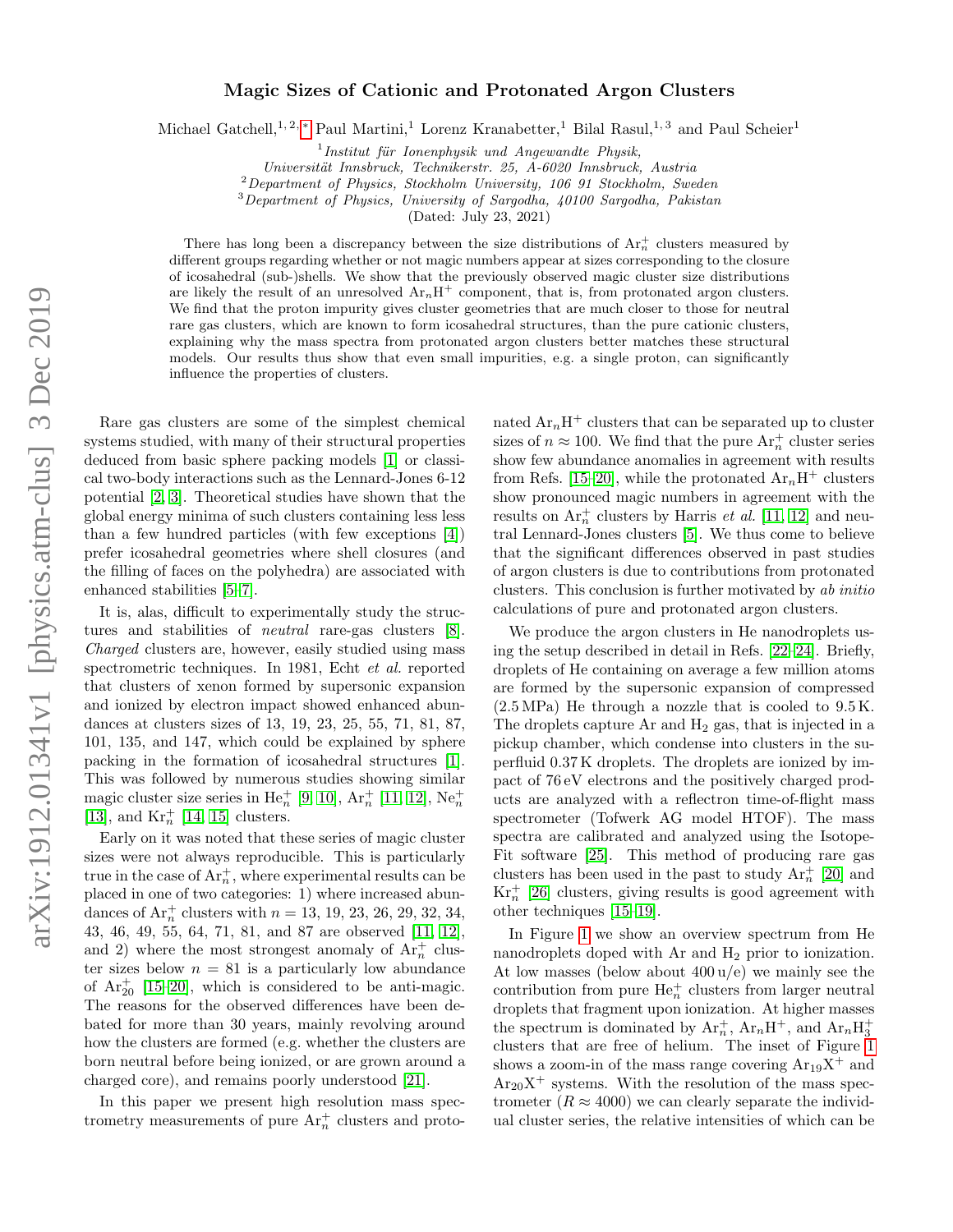

<span id="page-1-0"></span>FIG. 1. Mass spectrum of positively charged products from He nandroplets doped with Ar and  $H_2$  that are ionized by 76 eV electrons. The distribution at low masses is the pure  $He_n^+$  series and at higher masses clusters of  $Ar_n^+$ ,  $Ar_nH^+$ , and  $Ar_nH_3^+$ dominate. The inset shows a zoomed-in region of the spectrum where the particularly strong  $Ar_{19}H^+$  peak is apparent.

tuned by varying the Ar and  $H_2$  pressures in the pickup region.

Size distributions of  $Ar_n^+$ ,  $Ar_nH^+$ , and  $Ar_nH_3^+$  clusters are shown in Figure [2](#page-2-0) from separate measurements where we have optimized the intensities of each series. This does not affect the specific structures in each series, but can shift the underlying log-normal distributions that result from the pickup statistics. Vertical dashed lines in each panel show the magic cluster sizes reported by Harris *et al.* [\[11,](#page-3-10) [12\]](#page-3-11) for pure  $Ar_n^+$  clusters and the most prominent of these features are labeled above the top panel. The pure  $Ar_n^+$  series (top panel of Figure [2\)](#page-2-0) displays a log-normal size distribution with few anomalies. The depleted  $Ar_{20}^{+}$  channel reported numerous times in the past [\[15](#page-4-0)[–20\]](#page-4-1) is clearly visible, as are a few other anomalies. There is a clear drop-off in intensity between  $Ar_{23}^+$  and  $Ar_{24}^+$ , one that has been reported before [\[20\]](#page-4-1), as well as what could be interpreted as magic peaks from  $Ar_{16}^+$  and  $Ar_{27}^+$ . Although small on an absolute scale due to the underlying cluster size distirbution, there are also clear abundance anomalies visible for  $\text{Ar}_{81}^+$  and  $\text{Ar}_{87}^+$ , which match magic numbers previously reported for  $Ar_n^+$ [\[11,](#page-3-10) [12\]](#page-3-11),  $Kr_n^+$  [\[14\]](#page-3-13), and  $Xe_n^+$  [\[1\]](#page-3-1) clusters.

The distribution of protonated Ar clusters (middle panel of Figure [2\)](#page-2-0) is clearly different from that of the pure argon clusters (top panel). It is immediately clear that every single magic size identified by Harris et al. [\[11\]](#page-3-10) for pure  $Ar_n^+$  clusters is associated with an abundance anomaly in our  $Ar_nH^+$  series. In addition to this,

there are several more subtle features that agree between the two works, such as the particularly low abundance of  $Ar_{50}H^{+}$  clusters that is followed by a plateau of relatively abundant  $Ar_{51}H^+$  through  $Ar_{54}H^+$  peaks. The main standout feature is that we also identify a magic  $Ar<sub>7</sub>H<sup>+</sup>$  peak, which lies below the lower limit of most  $Ar_n^+$  mass spectra found in the literature and is rarely discussed.

In the bottom panel Figure [2](#page-2-0) we show a size distribution of  $Ar_nH_3^+$  clusters. Some anomalies match the magic sizes seen with  $Ar_nH^+$  clusters (e.g.  $n = 19, 29, 43, 55$ ) though most do not. It is thus clear that the specific positions of abundance anomalies, i.e. magic numbers, is indeed dependent on the types of impurities present in the argon clusters. For the remainder of this letter we will mainly focus on the  $Ar_n^+$  and  $Ar_nH^+$  clusters.

Clusters of the form  $Ar_nX^+$ , where X is some impurity atom or molecule, have been studied in the past [\[20,](#page-4-1) [27](#page-4-8)[–30\]](#page-4-9), displaying magic features similar to those reported for pure  $Ar_n^+$  clusters. For example, a magic  $Ar_{54}N_2^+$  cluster has been identified where one of the Ar atoms in an icosahedral geometry is replaced with a  $N_2$ molecule [\[20\]](#page-4-1). Protonated argon has also been well studied for small systems such as the  $ArH^+$  dimer [\[31,](#page-4-10) [32\]](#page-4-11) and the linear  $ArHAr^+$  system [\[31,](#page-4-10) [33\]](#page-4-12). However, previous experimental studies on protonated argon clusters have only investigated small clusters containing less than 10 Ar atoms [\[27,](#page-4-8) [30\]](#page-4-9), while theory has covered  $Ar_nH^+$ sizes up to  $n = 35$  [\[29,](#page-4-13) [30,](#page-4-9) [34\]](#page-4-14).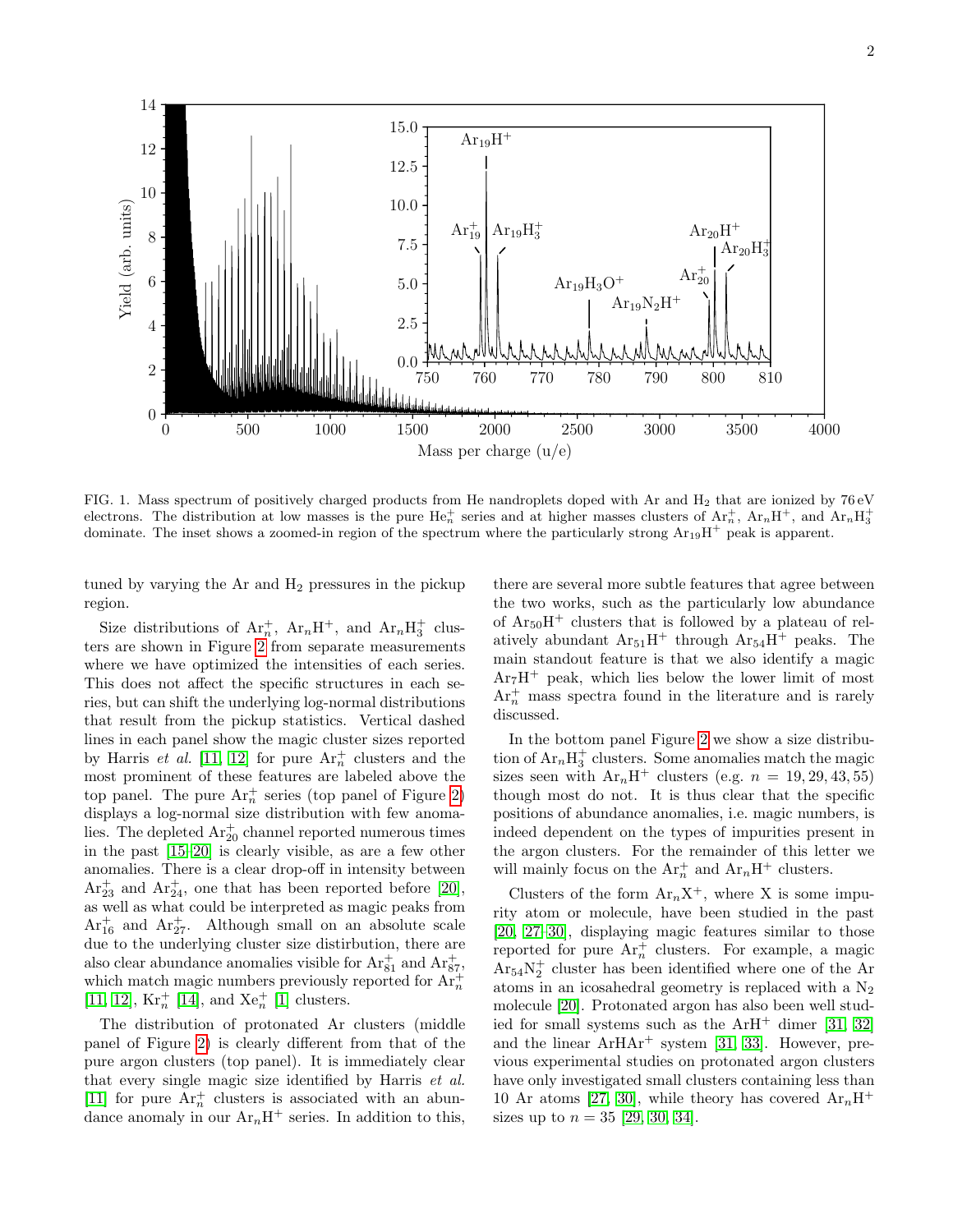

<span id="page-2-0"></span>FIG. 2. Cluster size distributions of  $Ar_n^+$ ,  $Ar_nH^+$ , and  $Ar_nH_3^+$ . Dashed lines show the magic cluster sizes reported by Harris et al. [\[11,](#page-3-10) [12\]](#page-3-11) for  $Ar_n^+$ . The statistical uncertainties are indicated by black errorbars.

To better understand our experimental results, we have performed ab initio structure calculations of neutral  $Ar_n$ clusters, cationic  $Ar_n^+$  clusters, and protonated  $Ar_nH^+$ clusters for sizes up to  $n = 21$ . The calculations were performed at MP2(Full)/def2-SVPP level using Gaussian 16 [\[35\]](#page-4-15). This method was selected based on previous theoretical studies [\[29,](#page-4-13) [30\]](#page-4-9), test-calculations on the geometries of small cluster sizes, and due to the favorable scaling that allows us to study clusters with up to relatively large sizes. The evaporation energy for losing a single, neutral Ar atom as a function of cluster size of these systems is shown in Figure [3](#page-2-1) and the optimized structures of Ar<sub>13</sub>, Ar<sub>13</sub>H<sup>+</sup>, Ar<sub>13</sub>, Ar<sub>14</sub>, Ar<sub>14</sub>H<sup>+</sup>, and Ar<sub>14</sub><sup>+</sup> in Figure [4.](#page-3-14) The geometry optimizations were carried out starting from the structures of neutral Lennard-Jones clusters [\[5\]](#page-3-5) and in the case of the pure  $\text{Ar}_n^+$  clusters, geometries from Ref. [\[36\]](#page-4-16) were also tested. The atomic coordinates for the lowest energy structure of each cluster is given in the supplementary information.

In Figure [3](#page-2-1) we can see that the curves for  $Ar_n$  clusters (blue circles) and  $Ar_nH^+$  clusters (green triangles) show the same main features, i.e. relatively tightly bound systems with  $n = 7, 13, 19$  followed by weaker systems for  $n = 8, 14, 20$ . The main difference is that the protonated clusters are more tightly bound due the presence of the charge that attracts the surrounding argon atoms to the  $ArHAr<sup>+</sup>$  unit that forms the core of the cluster (see Figure [4\)](#page-3-14). Our calculations agree well with the structure



<span id="page-2-1"></span>FIG. 3. Dissociation energy for losing a single Ar atom from different neutral and cationic clusters calculated at MP2(Full)/def2-SVPP level. The energies included zeropoint corrections but not basis-set superposition error corrections.

determined in previous theoretical studies of protonated [\[29,](#page-4-13) [30,](#page-4-9) [34\]](#page-4-14) and cationic [\[36\]](#page-4-16) argon clusters where sizes overlap and they readily explain the first few magic numbers observed in out experiments.

The purely cationic clusters (orange squares in Figure [3\)](#page-2-1) on the other hand show a very different behavior. We find no step in binding energy after  $n = 7$  and the first local maxima is instead located at  $n = 14$ . The reason for the difference in this curve compared to the other two is due to the existence of an  $Ar_3^+$  or  $Ar_4^+$  core that these clusters form around. The linear  $Ar_3^+$  core in  $Ar_{13}^+$  is significantly contracted compared to other Ar–Ar distances as seen in Figure [4.](#page-3-14) This strains the icosahedral geometry so that when a fourteenth Ar atom is added it interacts relatively strongly with this core, forming the basis for the  $Ar_4^+$  system that is present in larger cluster sizes [\[36\]](#page-4-16). This elongated charged core means that there are more possible positions that other the Ar atoms in the cluster may interact with the charge-center, leading to competition between different cluster geometries so that there is less preference for a single dominant structure at small sizes (this could play a role for sizes smaller than 14 as well). This could explain the poorer agreement between the theory and experiments for the  $Ar_n$  cluster distribution compared to the other systems. The optimal geometries of the protonated clusters on the other hand are very similar to the neutral systems, with the proton slotting in between two Ar atoms without significantly altering the distance between them (see Figure [4\)](#page-3-14). These compact structures are well explained by icosahedral geometries, giving the magic number series that is observed in the experiments.

The fact that the protonated argon clusters essentially retain the geometries of the neutral clusters is why the magic numbers predicted by sphere packing models are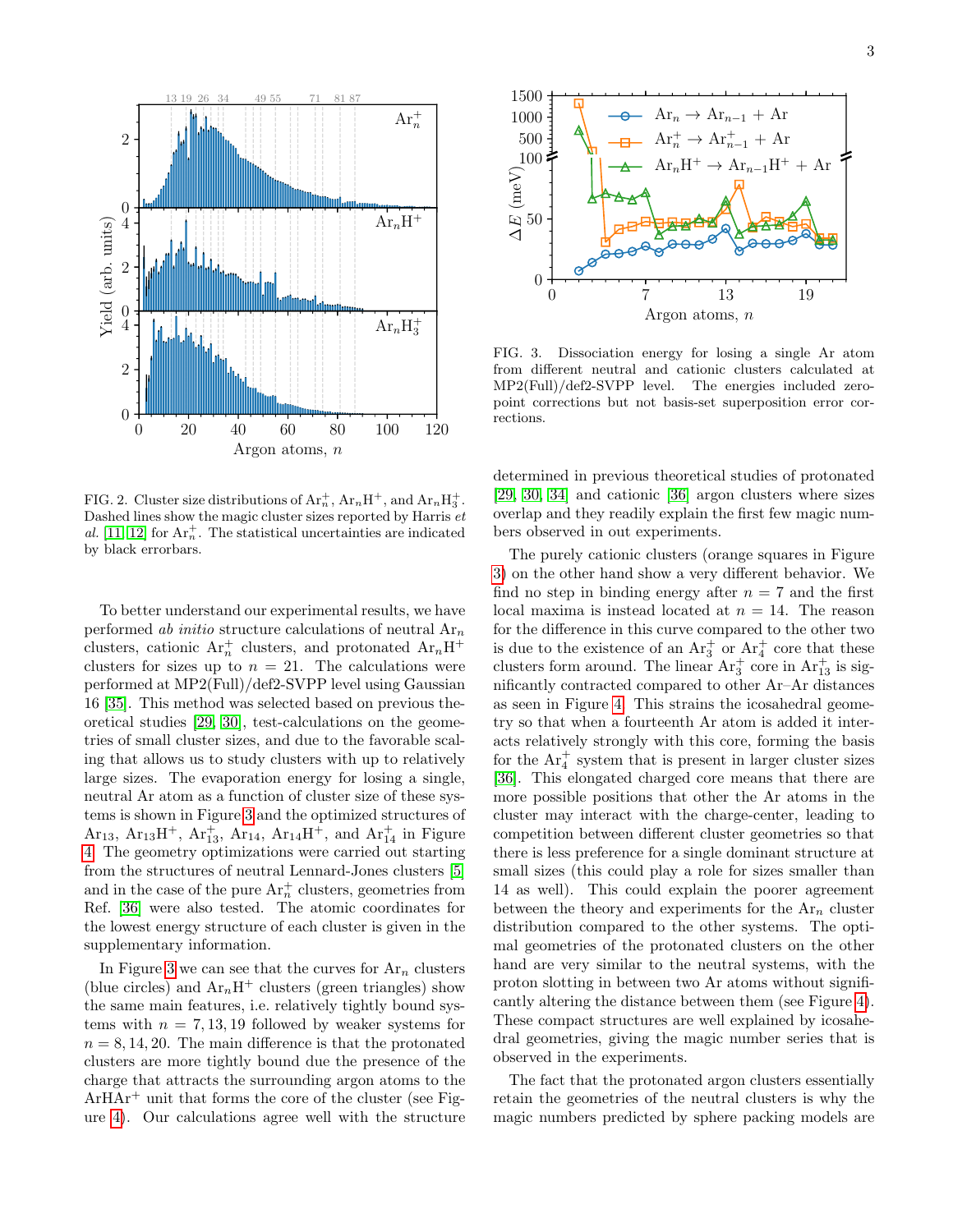so well reproduced in the  $Ar_nH^+$  series. The pure  $Ar_n^+$ clusters instead behave as packed spheres with a structural defect (e.g.  $Ar_{3}^{+}$ ) at their core [\[19\]](#page-4-7). However, as the cluster sizes increase the overall effect of this distortion on the entire cluster will decrease. This likely the reason why abundance anomalies matching sphere packing models [\[1\]](#page-3-1) begin to appear in the  $Ar_n^+$  mass spectrum (Figure [2\)](#page-2-0) for  $n \geq 81$ .

In light of the present results we have re-evaluated data from previous studies of  $\mathrm{Kr}^+_n$  clusters [\[26\]](#page-4-6) performed with the same setup as the current work. While that study did identify magic cluster sizes [\[26\]](#page-4-6), we do not find any evidence that protonated clusters played a roll in those results. We suspect this is because for heavier rare gas clusters, the effect the charge has on the core of the clusters decreases, thus putting less strain on icosahedral packing of atoms. We thus do not believe that protonation plays an important role in the the magic series of  $\text{Kr}_n^+$  [\[14,](#page-3-13) [15\]](#page-4-0) and  $Xe_n^+$  [\[1\]](#page-3-1) clusters. It does, however, seem likely that for the lighter rare gases (Ne and He) protonation can have a strong effect on the geometries of charged clusters. Test calculations that we have performed on  $Ne_nH^+$  clusters show a similar behavior as we see for argon clusters, i.e. that protonated clusters better match the structures of neutral clusters. Isotopic mixtures of Ne atoms would make the experimental distinction between protonated and pure Ne clusters more difficult (this is not a problem for the nearly isotopically pure Ar), but we are nonetheless currently performing measurements on these systems with our setup.

We have shown that protonated argon clusters show very different characteristics than pure, cationic argon clusters. The protonated clusters display magic sizes that perfectly match the magic cluster series reported by Harris *et al.* [\[11,](#page-3-10) [12\]](#page-3-11) for pure  $Ar_n^+$  clusters, indicating that their measurements may have contained an unresolved contribution from protonated clusters, likely originating from some impurity (e.g. water) in their setup. This could thus solve the long standing disagreement between different studies on argon clusters regarding the nature and origin of abundance anomalies in the mass spectra [\[11,](#page-3-10) [12,](#page-3-11) [15](#page-4-0)[–20\]](#page-4-1). It also highlights the dramatic differences small impurities can play in the formation and characteristics of clusters and small nanoparticles, similar to what has been observed regarding the electronic properties of small carbon cluster anions and their hydrides [\[37\]](#page-4-17), and the role that hydrogen plays in stabilizing metal clusters [\[38\]](#page-4-18).

This work was supported by the Austrian Science Fund FWF (projects P26635 and W1259) and the Swedish Research Council (Contract No. 2016-06625). The computational results presented have been achieved (in part) using the HPC infrastructure LEO of the University of Innsbruck.



<span id="page-3-14"></span>FIG. 4. Two-dimensional projections of icosahedral structures of  $Ar_{13}$ ,  $Ar_{13}H^+$ , and  $Ar_{13}^+$ , and structures of  $Ar_{14}$ ,  $Ar_{14}H^{+}$ , and  $Ar_{14}^{+}$  optimized at  $MP2(Full)/def2-SVPP$  level. Atoms are colored based on their Mulliken charge and the proton in the center column is identified by a circle with a smaller radius that the rest. Coordinates of all calculated cluster geometries are given in the supplementary information.

<span id="page-3-0"></span><sup>∗</sup> [michael.gatchell@uibk.ac.at](mailto:michael.gatchell@uibk.ac.at)

- <span id="page-3-1"></span>[1] O. Echt, K. Sattler, and E. Recknagel, [Physical Review](https://link.aps.org/doi/10.1103/PhysRevLett.47.1121) Letters 47[, 1121 \(1981\).](https://link.aps.org/doi/10.1103/PhysRevLett.47.1121)
- <span id="page-3-2"></span>[2] T. Ikeshoji, B. Hafskjold, Y. Hashi, and Y. Kawazoe, [Physical Review Letters](https://link.aps.org/doi/10.1103/PhysRevLett.76.1792) 76, 1792 (1996).
- <span id="page-3-3"></span>[3] C. Rey, L. J. Gallego, M. P. Iñiguez, and J. A. Alonso, [Physica B: Condensed Matter](http://dx.doi.org/https://doi.org/10.1016/0921-4526(92)90626-4) 179, 273 (1992).
- <span id="page-3-4"></span>[4] R. H. Leary and J. P. K. Doye, [Physical Review E](http://dx.doi.org/10.1103/PhysRevE.60.R6320) 60, [R6320 \(1999\).](http://dx.doi.org/10.1103/PhysRevE.60.R6320)
- <span id="page-3-5"></span>[5] D. J. Wales and J. P. K. Doye, [The Journal of Physical](http://dx.doi.org/10.1021/jp970984n) Chemistry A 101[, 5111 \(1997\).](http://dx.doi.org/10.1021/jp970984n)
- [6] Y. Xiang, H. Jiang, W. Cai, and X. Shao, [The Journal](http://dx.doi.org/ 10.1021/jp037780t) [of Physical Chemistry A](http://dx.doi.org/ 10.1021/jp037780t) 108, 3586 (2004).
- <span id="page-3-6"></span>[7] Y. Xiang, L. Cheng, W. Cai, and X. Shao, [The Journal](http://dx.doi.org/ 10.1021/jp047807o) [of Physical Chemistry A](http://dx.doi.org/ 10.1021/jp047807o) 108, 9516 (2004).
- <span id="page-3-7"></span>[8] R. Brühl, R. Guardiola, A. Kalinin, O. Kornilov, J. Navarro, T. Savas, and J. P. Toennies, [Physical Re](http://dx.doi.org/10.1103/PhysRevLett.92.185301)view Letters 92[, 185301 \(2004\).](http://dx.doi.org/10.1103/PhysRevLett.92.185301)
- <span id="page-3-8"></span>[9] P. W. Stephens and J. G. King, [Physical Review Letters](http://dx.doi.org/10.1103/PhysRevLett.51.1538) 51[, 1538 \(1983\).](http://dx.doi.org/10.1103/PhysRevLett.51.1538)
- <span id="page-3-9"></span>[10] H. Buchenau, E. L. Knuth, J. Northby, J. P. Toennies, and C. Winkler, [The Journal of Chemical Physics](http://dx.doi.org/ 10.1063/1.458275) 92, [6875 \(1990\).](http://dx.doi.org/ 10.1063/1.458275)
- <span id="page-3-10"></span>[11] I. A. Harris, R. S. Kidwell, and J. A. Northby, [Physical](https://link.aps.org/doi/10.1103/PhysRevLett.53.2390) [Review Letters](https://link.aps.org/doi/10.1103/PhysRevLett.53.2390) 53, 2390 (1984).
- <span id="page-3-11"></span>[12] I. A. Harris, K. A. Norman, R. V. Mulkern, and J. A. Northby, [Chemical Physics Letters](http://dx.doi.org/https://doi.org/10.1016/0009-2614(86)80476-6) 130, 316 (1986).
- <span id="page-3-12"></span>[13] T. D. Märk and P. Scheier, [Chemical Physics Letters](http://dx.doi.org/https://doi.org/10.1016/0009-2614(87)80213-0) 137[, 245 \(1987\).](http://dx.doi.org/https://doi.org/10.1016/0009-2614(87)80213-0)
- <span id="page-3-13"></span>[14] M. Lezius, P. Scheier, A. Stamatovic, and T. D. Märk, [The Journal of Chemical Physics](http://dx.doi.org/10.1063/1.456898) 91, 3240 (1989).